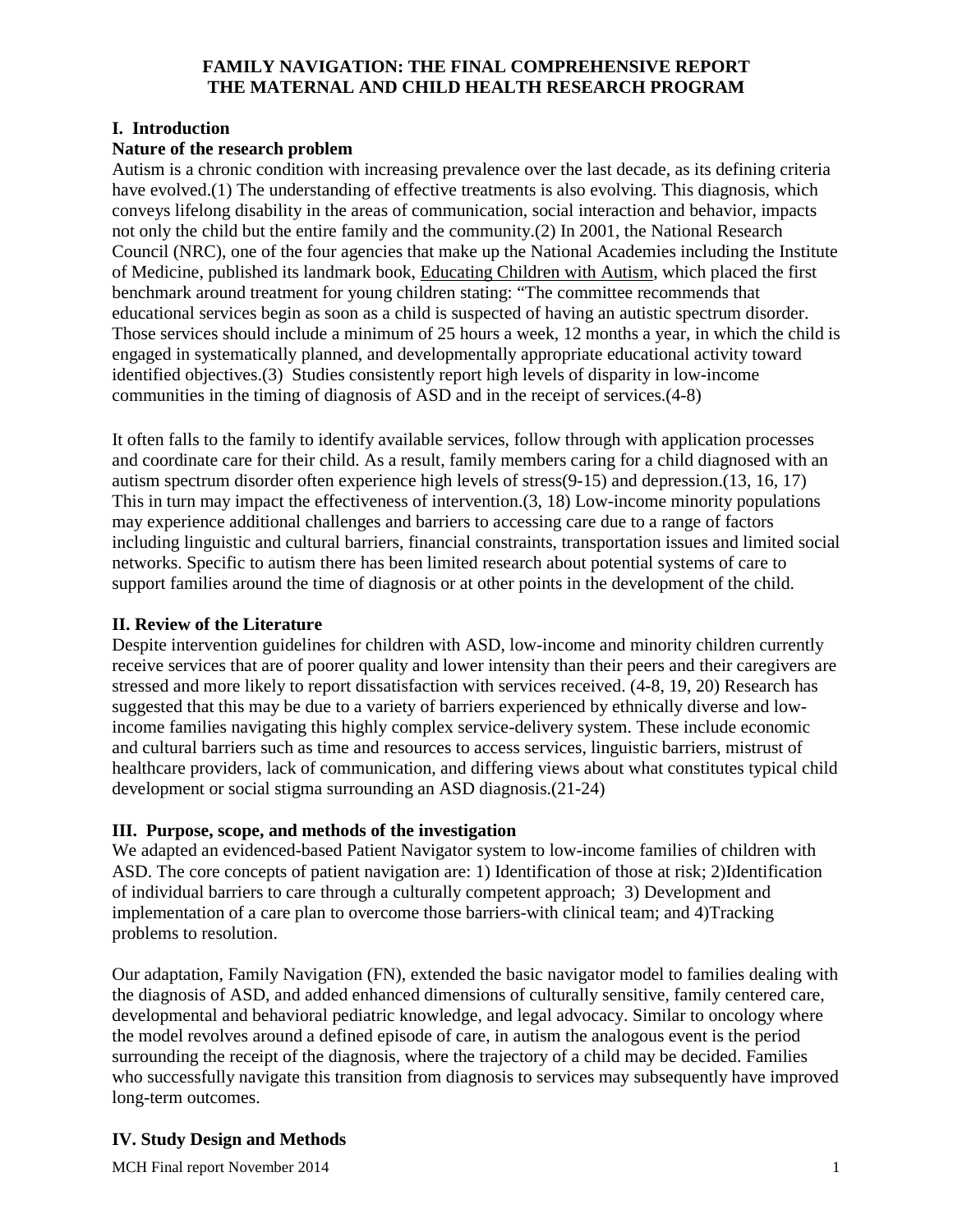#### **A. Study design**

Newly diagnosed children under the age of 8 years old with ASD were enrolled from a hospitalbased developmental behavioral pediatrics clinic. Stratified blocked randomization, using the family as the unit of randomization, was used to allocate families to intervention (Family Navigation) or usual care immediately. We hypothesized that children less than three years old who are entering the Intervention (EI) system (which provides in-home family-centered care) would have quicker access to services than children over three years of age who will be entering the special education system (which is larger and often has potential barriers to care). Thus, to definitively eliminate age as a confounding variable, we randomized in age-defined strata with children less than 33 months old in one stratum and children greater than 33 months in the other. Randomization in blocks of four within each stratum ensured numerical balance between study arms.

#### **Intervention Conditions**

**Family Navigation:** The intervention group received six-months of Family Navigation, an adaptation of evidence-based Patient Navigation.[\(25\)](#page-9-12) Family Navigators (FN) helped families overcome barriers to receiving care, functioning in a culturally competent manner to model effective advocacy within the systems families encounter.

**Usual Care:** The usual standard of care for children with autism nationally currently involves enhanced family support, typically in the form of a medical provider, resource support person, or legal advocate. This standard provided the basis for our study's control arm.

#### **B. Population studied**

Between May 2011 and September 2013, a total of 263 eligible parents were offered the study; 155 were assigned to a study arm. Participants were reflective of the low income and diverse population served by Boston Medical Center.

#### **C. Instruments used**

**Individualized Family Service Plan Assessment (IFSP)**: For children under the age of three, a copy of the IFSP and attendance records during the 6-month study period were obtained from EI and autism specialty providers. Children who received, based on actual attendance records, 25 hours/week of total intervention service in the last four weeks of the study were considered to have received "adequate" services. Change in services was calculated as the difference between hours received in the first two and last four weeks of the study. Time to ASD-specific IFSP was calculated as the number of weeks from ASD diagnosis to when ASD-specific services were added to the IFSP.

**Individualized Education Program Assessment (IEP)**: For children three years of age and over, a copy of the Individualized Education Program and attendance records were obtained from the public school. An IEP that referenced ASD, either as a special education eligibility or as a rationale for services, was considered to be ASD-specific. Children with an IEP mandating 25 hours/week of service were considered to have received "adequate" services. The quality of the IEP was assessed using a tool that summed scores for the nine National Resource Council indicators for children with autism, and an additional indicator that addressed the extended school year (ESY).[\(26\)](#page-9-13)

#### **Psychological Functioning Measures**

**Parenting Stress – Short Form (PSI-SF) Version 3**: A substantial body of published research links PSI scores to observed parent and child behaviors, specifically attachment style, social skills, and confidence. It has been used extensively to measure parenting stress in families with autism and in diverse populations.[\(27\)](#page-9-14) A parent was considered to have clinically significant parenting stress if they scored above the 90th percentile; a score that signals a need for referral to treatment.[\(28\)](#page-9-15)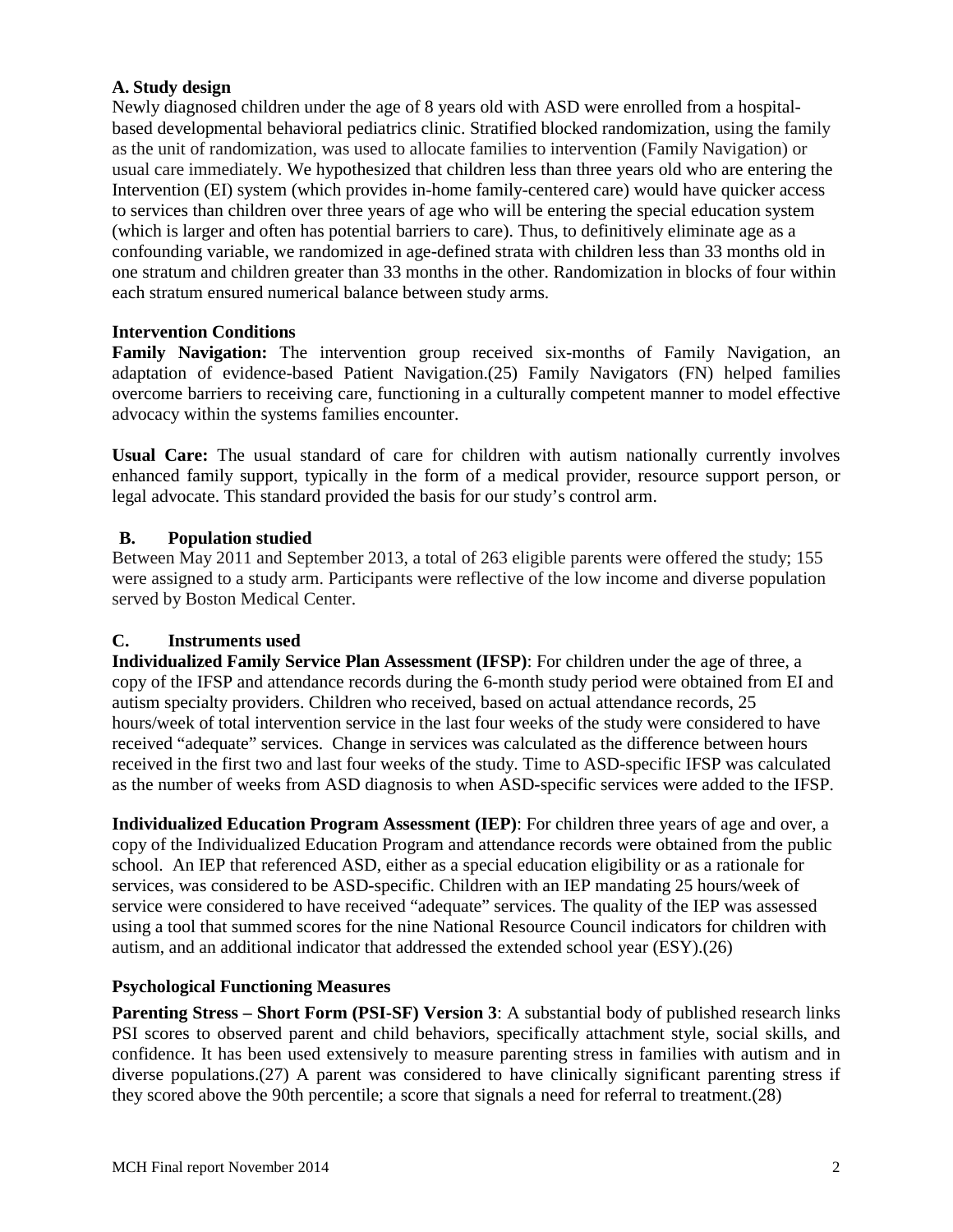**Quick Inventory of Depressive Symptomatology (QIDS)**: The QIDS was selected to measure depression symptoms because of its sensitivity to change over time and in response to treatment. Using Item Response Theory, the QIDS, a 16-item measure has excellent correlation to other depression scales [\(29,](#page-10-0) [30\)](#page-10-1) A parent was considered to have symptoms of depression if they scored an eleven or above, which is associated with moderate symptomatology.[\(31\)](#page-10-2)

**Client Satisfaction Questionnaire (CSQ-8):** The CSQ-8 is a research-based quality assurance instrument measuring general satisfaction with health and human services.[\(32\)](#page-10-3). In a variety of studies, the internal consistency of the CSQ-8, as measured by coefficient alpha, ranged from .83 to .93, with values of .86 and .87 in two of the largest samples.[\(33\)](#page-10-4) The CSQ-8 was completed at the exit interview, and scores were summed to create an overall satisfaction score, with possible scores ranging from 8-32. Participants were considered to have responded positively if their answers fell into the 2 most positive rating categories for a given question.

#### **Other Measures**

**Child Functioning: Adaptive Behavioral Assessment System (ABAS-2nd Edition)**: The Parent/Primary Caregiver Form of the ABAS II was used to assess child functioning at baseline. Children who's general adaptive composite score was  $\leq$  70 (2 standard deviations below the mean) were considered to have severe functional impairment in that domain.[\(34\)](#page-10-5)

**Patient Characteristics Questionnaire:** At the baseline and six-month exit interview, patient characteristics were collected, including demographic data, current and historical receipt of services, and a query of family stress, including living in unstable housing.

#### **D. Statistical techniques employed**

All analyses were performed with SAS version 9.3 (SAS Institute Inc., Research Triangle Park, NC).

**Family Navigation feasibility and acceptability:** Descriptive statistics were used to determine the type and quantity of Family Navigation services utilized, rates of attrition, and satisfaction with services received.

**Parenting stress and depression at baseline:** Separate models were run to determine variables associated with parenting stress and depression at the time the index child was diagnosed with ASD. A Chi-square test of independence was performed to compare the probability of depression/stress among the categorical variables. Variables that were associated with stress or depression in chisquare at p≤0.20 were eligible for entrance into the initial logistic regression model, with forward selection at p≤0.20 used to determine the final model.

**Randomized Controlled Trial: Services received and psychometric properties:** T-tests for continuous variables and chi-squared tests for categorical variables were used for the following analyses: 1) Difference in demographic and psychometric characteristics at baseline by study arm; 2) Differences in changes from baseline to study exit between study arms for parental stress, depression and unstable housing; 3) Differences in receipt of services on IFSPs (receipt of adequate services – defined as 25 hours/week, change in hours of services received from baseline to study exit and time to receipt of ASD-specific IFSP); and 4) Differences in receipt services on IEPs (receipt of ASDspecific IEP, receipt of adequate services – defined as 25hours/week, absenteeism, quality of IEP, and time to receipt of ASD-specific IEP). Kaplan Meyer survival curves were used to further explore time to receipt of IFSP/ IEP. Covariates in logistic regression models predicting parental stress, depression and unstable housing were selected using manual backwards selection.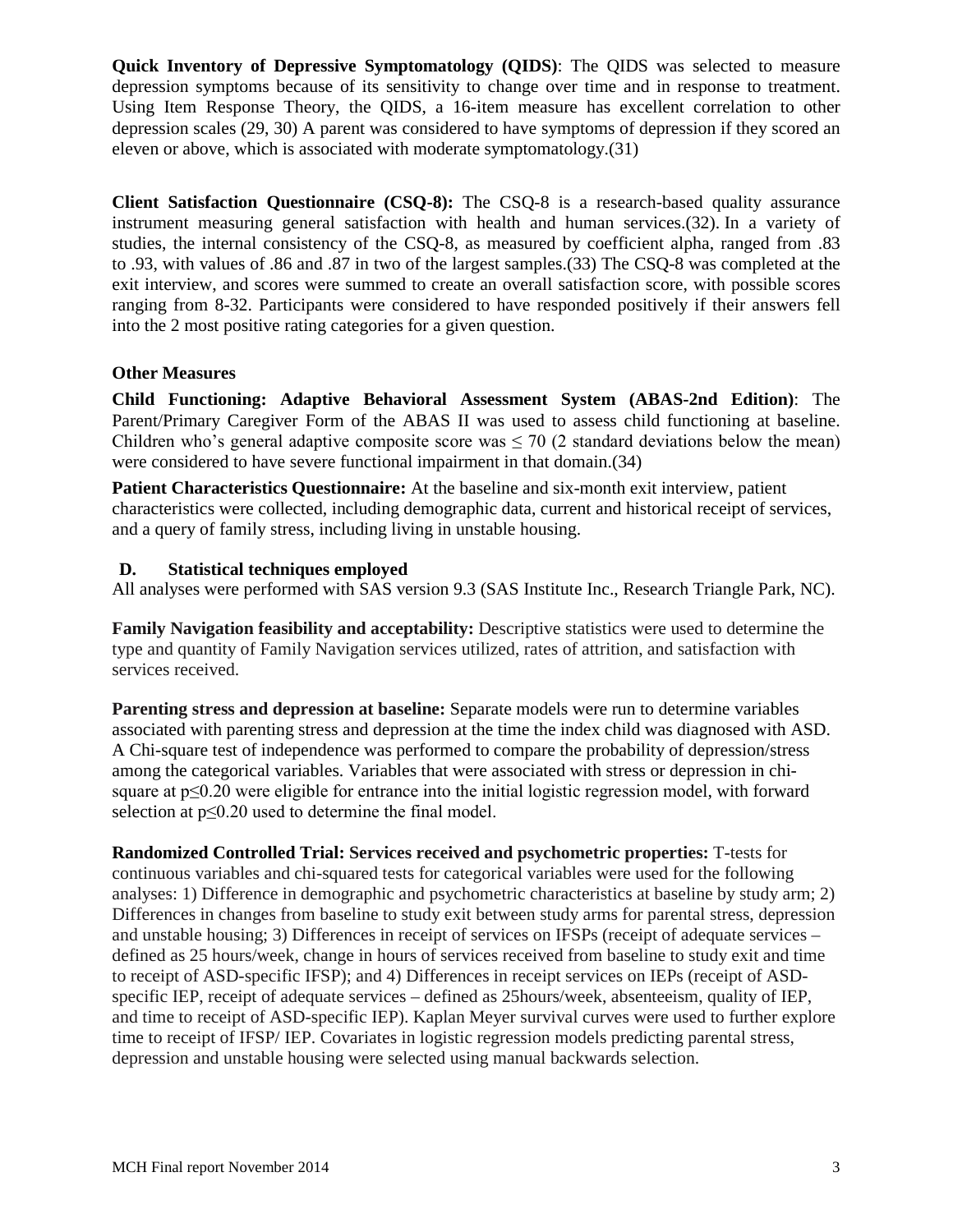## **V. Detailed Findings**

#### **Description of sample studied**

263 families were eligible, of which 155 consented. Baseline data were collected for 155 families. Participants self-reported their race/ethnicity as non-Hispanic White (29.7%), non-Hispanic Black (26.5%), Hispanic (31.0%) and Other (12.9%). 68.4% of caregivers received public insurance and 51.6% were born outside of the United States. 64.5% of families reported English as the primary language spoken in the home. 35.5% of families reported other languages, including Spanish, Haitian Creole, Somali, Chinese, Portuguese, and Vietnamese. Only 60.7% of parents reported being married or living with their partner, and 36.1% had a high school degree/GED or less. A fifth of the sample reported living in an unstable housing situation (20.0%). Over half of the parents met the threshold for being clinically stressed (56.7%) based on their PSI-SF score, and 29.7% of the parents had at least moderate depression symptomatology based on their QID score. Based on the ABAS score, the majority of the index children had severe functional impairment (79.2%).

## **Program Description**

**Family Navigators:** The FN's were each hired at .5 FTE, and managed an average case load of 9 families at a given point in time and a total load of approximately 40 families per FTE over the course of the entire study. Approximately 40 percent of their time was spent in direct clinical care.

**Allocation of FN Time:** The number of contacts and time spent both at in direct clinical care and addressing specific barriers was not normally distributed. Therefore, medians and interquartile ranges (IQR) are presented. Overall, the FNs spent approximately 17 hours with a family over the course of the six-month intervention; travel time accounted for 6 of these hours. Families received six in-person visits (IQR 4-10), 17 phone contacts (IQR 13-25) and five email contacts (IQR 1-16). In-person visits accounted for 41% of the time a FN worked with a family, followed by travel time (32%), email (14%), and phone contacts (13%). In-person visits were predominately conducted at the family's home. In-person visits also included accompanying the family to meetings in the community, such as attending Individualized Family Service Plan or Individualized Education Program team meetings, going to the Social Security Administration office with the family to complete an application, or joining the family at outpatient medical visits when requested.

**Barriers Addressed in Family Navigation:** Treatment access was the most frequent barrier addressed, with a median of 5 hours per family (IQR 2-7 hours). This accounted for 35% of the FNs time. Social service program enrollment accounted for a median of 3 hours per family (IQR 1-6 hours) accounting for 30% of FNs time. FNs also spent a median of 5 hours working on other topics (including childcare, health insurance, housing and immigration), accounting for 29% of the FN's time, and <1 hour addressing family logistical issues, accounting for 5% of the FN's time.

#### **Acceptability of the Family Navigator Intervention**

One hundred percent (78/78) of the FN families completed the exit interview and were thus considered to have completed the study, regardless of how often they interacted with the FN. At the time of study exit, participants completed an 8 question Client Satisfaction Questionnaire. Overall 95.8% of all answers put the program in high regard (See table 1).

#### **Parental Stress and Depression at Time of Diagnosis**

Depressive symptomatology, the child's age at the time of diagnosis, and living in unstable housing were independently associated with the parent being clinically stressed at the time of diagnosis. Specifically, compared to parents who had no/mild symptoms of depression, those with at least moderate symptoms of depression had 5.6 times the odds of being clinically stressed (95% CI 2.40- 13.12; p<.0001). Compared to parents of children 33 months of age or younger at the time of diagnosis, parents of children over 33 months had 2.9 times the odds of being clinically stressed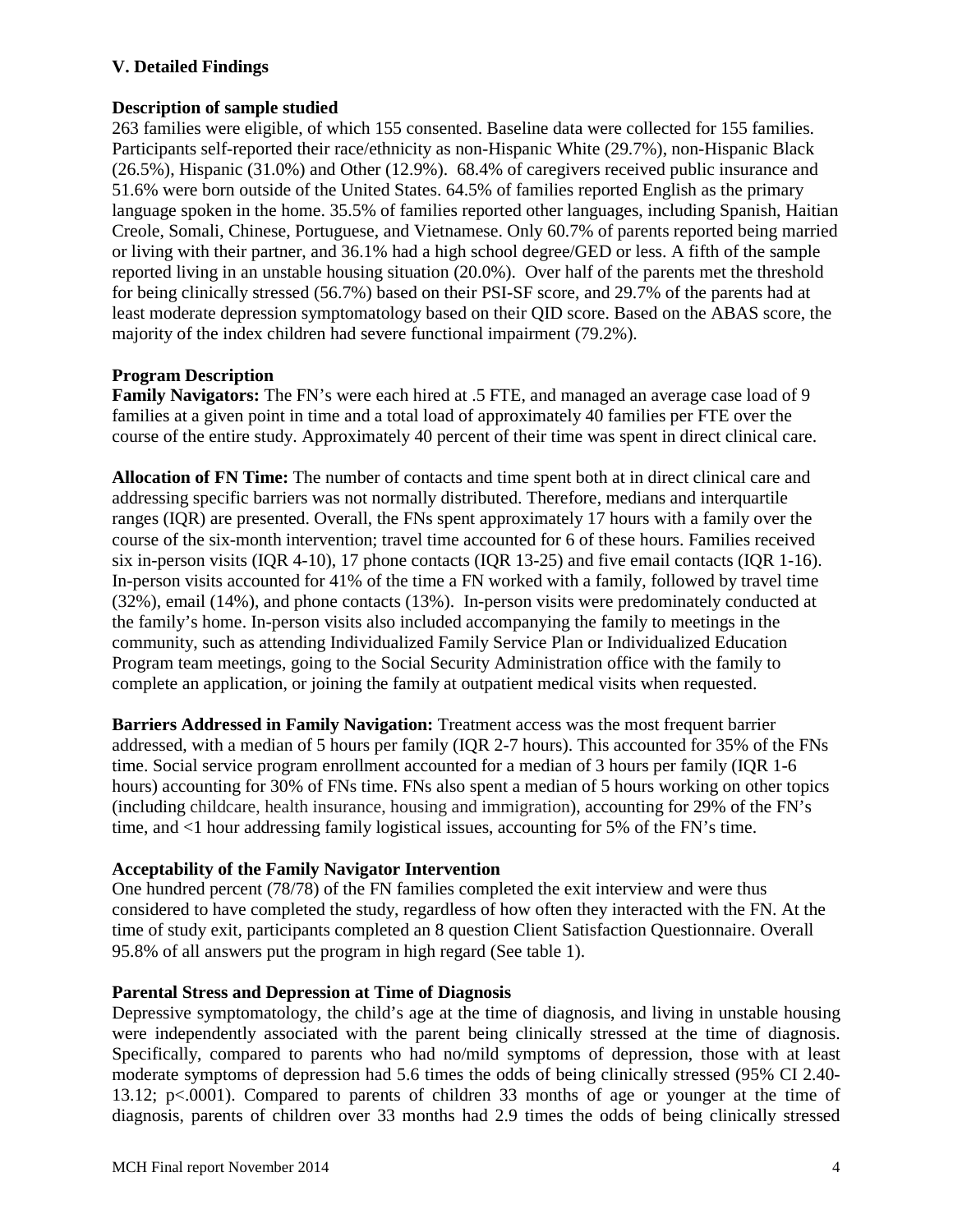$(95\% \text{ CI } 1.47\text{-}5.50; \text{p} = 0.0019)$ . We also found that those in unstable housing had 4.0 times the odds of being clinically stressed (95% CI 1.55-10.53; p=0.0043) than those in stable housing at baseline.

Parents who were clinically stressed, self-identified as Hispanic, had some college education, or who were living in an unstable housing situation had significantly increased odds of being depressed. Specifically, compared to parents who were not clinically stressed, those who were clinically stressed had 5.6 times the odds of being depressed (95% CI 2.39-13.12; p≤.0001). Compared to White non-Hispanic parents, Hispanic parents had 6.13 times the odds of being depressed (95% CI 2.19-17.14; p=0.0005), and parents with only some college education had 2.4 times the odds of being depressed (95% CI 0.97-5.81; p=0.0585) when compared to parents who had graduated college or had an advanced degree. Female parents had 2.0 times the odds of being depressed (95% CI 0.84-4.76; p=0.1172) compared to male parents. We also found that parents in unstable housing had 4.75 times the odds of being depressed (95% CI 2. 07-10.87; p=0.0002) compared to those in stable housing at baseline.

Parents who self-identified as Hispanic, had some high school education, or who were living in an unstable housing situation had significantly increased odds of both being at least moderately depressed and having clinically-high stress levels. Specifically, compared to White non-Hispanic parents, Hispanic parents had 5.9 times the odds of being both stressed and depressed (95% CI 1.97- 17.44; p=0.0015) and female parents had 2.2 times the odds of being both stressed and depressed (95% CI 0.85-5.77; p=0.1049) compared to male parents. We also found that parents in unstable housing had 7.5 times the odds of being both stressed and depressed (% CI  $3.03 - 18.52$ ; p<.0001) compared to those in stable housing at baseline.

# **RANDOMIZED CONTROLLED TRIAL**

**Randomization:** There were no significant differences between parental age, gender, race, insurance, highest level of education, % US-born, English vs. other language spoke at home, employment outside the home, recent stressful events and housing stability in the two study arms at baseline (Table 2). However, participants in the control group scored higher on all psychometric measures: mean PSI scores (96.9 vs. 90.1; p=0.055); % with clinically significant parenting stress (63% vs. 51%; p=0.155); mean QIDS score (8.6 vs. 7.1; p=0.068); and % with moderate depressive symptomatology (37% vs. 23%; p=0.062). Control participants reported more close friends (7 vs. 5;  $p=0.083$ ).

# **Education Services: Individualized Family Service Plan Assessment (IFSP)**

**Receipt of Adequate Services on IFSP:** 68 children were eligible for an IFSP that specified autismspecific services for at least one day during the study period. Among these children, 3 children in the intervention and zero children in the control group received adequate services, defined as 25 hours/week. In the last 4 weeks of the study, services received averaged 10.5 hours/week ( $SD \pm 7.4$ , range  $0.6 - 30.8$ ) for children in the intervention group and 13.1 hours/week (SD $\pm$  5.5, range 1.6 – 22.9) for children in the control group  $(p=0.11)$ . Compared to hours received in the first two week, in the last four weeks children in the control group received an average of 9.7 additional hours (SD=9.6), compared to 6.8 additional hours (SD=5.8) amongst children in the intervention group  $(p= 0.06)$ .

**Time to Receipt of ASD-Specific IFSP:** Time to receipt of an ASD-specific IFSP did not differ between study arms. Median time to IFSP was 8.1 weeks for navigated families (IQR 5.0-11.6) and 8.7 weeks (IQR 6.4-11.0) for control families (p=0.9372). (Figure 1)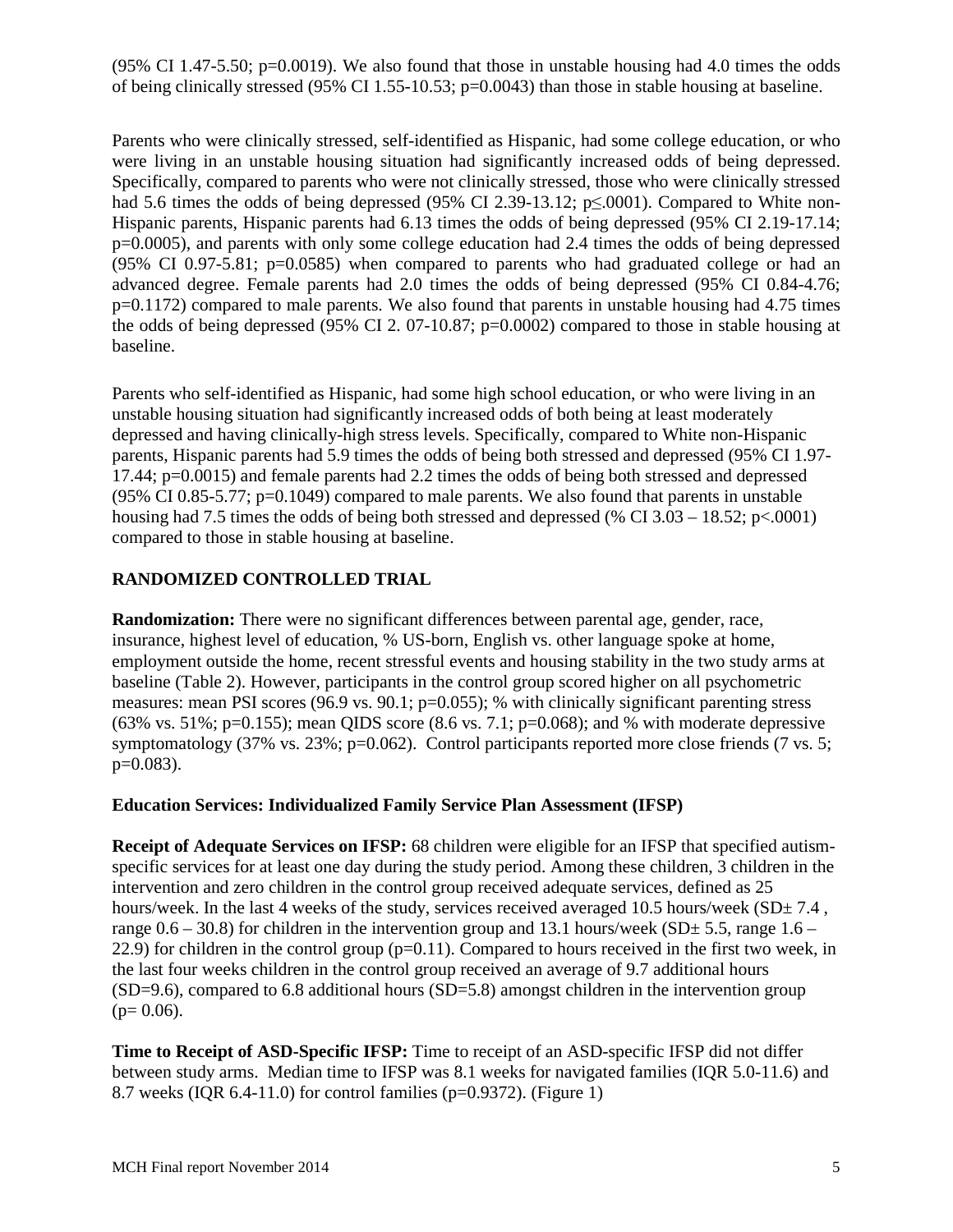## **Education Services: Individual Education Assessment Program (IEP)**

**Receipt of ASD-Specific IEP:** Receipt of ASD-specific IEP: 81 children were eligible for an ASDspecific IEP for at least one day of the study. We received data for 72 of these subjects. Nine children already had ASD written into their IEP and were thus not eligible for this analysis, leaving 63 children who were eligible to receive a new ASD-specific IEP during the study period. Amongst this sample, 46 (73%) received an ASD-specific IEP, 15 (24%) had an IEP that was not ASDspecific, and 2 (3%) never received an IEP. There was no difference in the percentage of eligible children who received an ASD-specific IEP by study arm (73% vs. 73%; p=0.96).

**Receipt of Adequate Services:** Of those with an ASD-specific IEP, 7 (29%) of intervention children and  $7(29%)$  of control children had adequate services listed on their IEP ( $p=0.85$ ). Absenteeism did not differ by study arm. Children with navigation had an average of 6.7 absences (SD=7.6) vs. 4.8 absences (SD=4.4) in the control group (p=0.85). IEP quality, as measured by a tool assessing compliance with the NRC did not differ by study arm. Mean score for intervention families was 10.9  $(SD=3.7)$ , compared to 10.5  $(SD=4.0)$  for control families ( $p=0.85$ ). There was no difference in the percentage of children who received social objectives (25% intervention vs. 21% control, p=0.69), nor the percentage of children who received ESY (63% intervention vs. 66% control, p=0.81),

**Time to Receipt of ASD-Specific IEP:** Time to receipt of an ASD-specific IEP did not differ between study arms. Median time to IEP was 13.9 weeks for navigated families (IQR 7.0-Not Reached) and 17.7 weeks (IQR 8.6-Not Reached) for control families (p=0.7250). (Figure 2)

## **Family Psychological Functioning**

**Parenting Stress and Depressive Symptomatology:** 153 parents had complete data for parenting stress and 154 parents had complete data for depressive symptomatology at baseline and at study completion. At study completion, 57% of control parents experienced clinically significant parenting stress, compared to 54% of intervention families. After adjusting for baseline parenting stress, this was not a significant difference (difference in differences=8 percentage points; p=0.366). (Table 3). There was also not a significant difference in the mean change in parenting stress score by study arm, (difference in differences =  $4.74$ ; p=0.067). Similarly, at study completion 28% of control parents presented with at least moderate depressive symptomatology, compared to 17% of intervention families. After adjusting for baseline depressive symptomatology there was not a significant difference in end-of-study symptomatology by study arm (difference in differences = 3 percentage points; p=0.682). Similarly, there was not a significant different in the mean change in QIDS score by study arm (difference in differences=0.16; p=0.818). This lack of significant differences remained after stratifying by age at diagnosis, housing stability, and by parental place of birth. (Table 3).

Using logistic regression with manual backwards selection we found the following 1) clinically significant stress at baseline predicted stress at study exit 2) depressive symptomatology at baseline (as well as not working outside the home, speaking a language other than English in the home, and an older child) predicted depressive symptomatology at study exit and 3) unstable housing at baseline predicted unstable housing at study close. Having a family navigator was not associated with clinically significant levels of parenting stress (AOR 1.03, 95%CI0.49-2.16; p=0.93), depressive symptomatology (AOR 0.56, 95%CI=0.19-1.60,  $p=0.27$ ) nor unstable housing (AOR=0.63, 95%CI=0.22-1.83; p=0.40) at study exit. (Table 4)

**Client Satisfaction:** 150 parents completed the client satisfaction questionnaire at study completion. Navigated families reported a mean score of 29.2 (SD=3.5), compared to 26.1 points (SD=4.7) for control families (p<.0001).

# **VI. Discussion and Interpretation of Findings**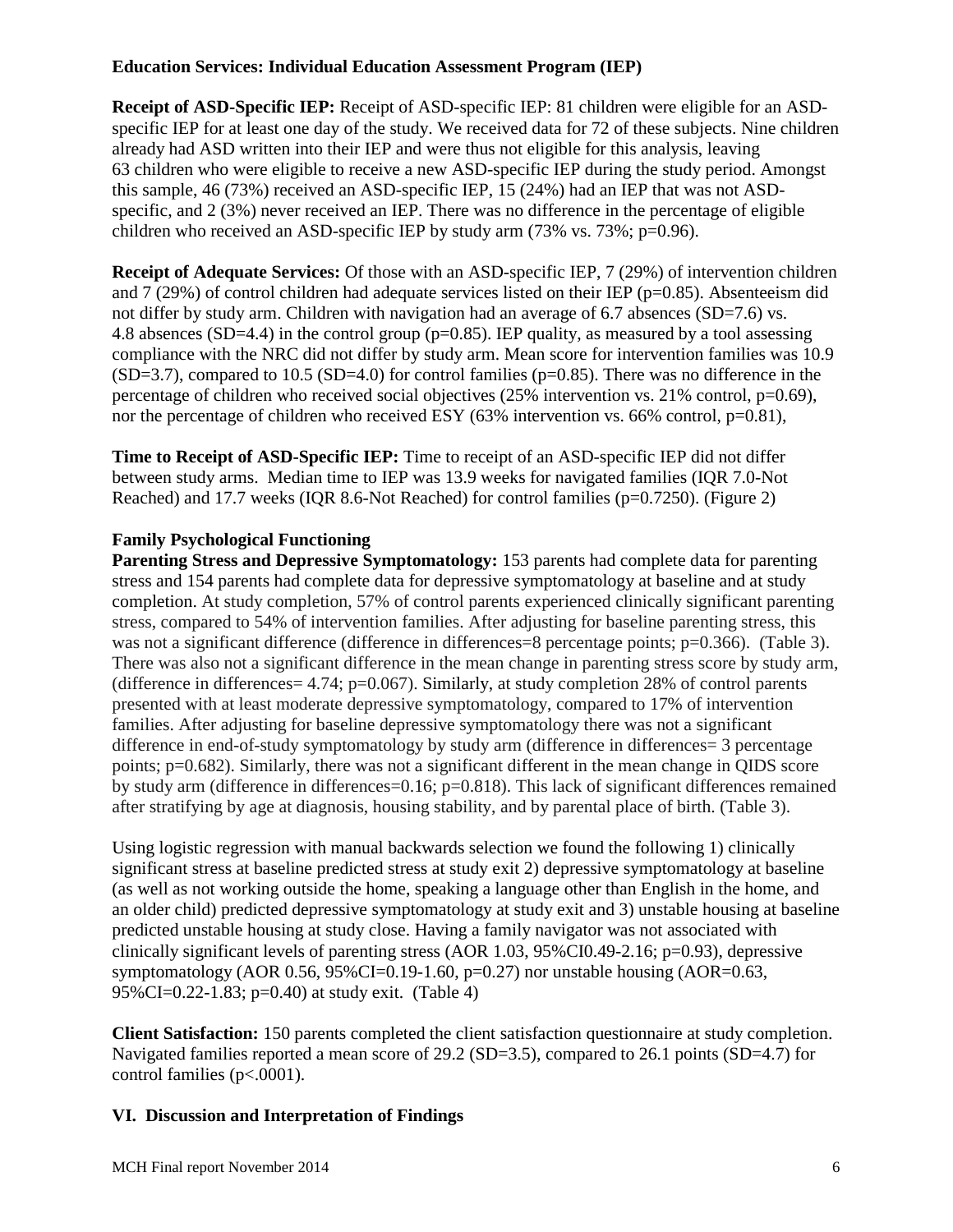This study was ambitious and innovative in its approach and scope of expected impact. While we learned valuable information in several areas, overall we did not have the impact on the factors we hypothesized namely parental stress and depression and time to receipt of services and we will discuss below why we think this was so. But nonetheless we did learn important information on several levels.

The first valuable lesson from this study was knowledge about who are the inner city families with children diagnosed less than 8 years of age with autism spectrum disorder. In general they are a very diverse group with approximately a third non-Hispanic White (29.7%), a third non-Hispanic Black (26.5%), and almost a third Hispanic (31.0%). This is reflective of CDC data showing a rise in the proportion of black and Hispanic families with children newly diagnosed.[\(35\)](#page-10-6) Almost two thirds of our sample (68.4%) received public insurance and over half (51.6%) were born outside of the United States. From an advocacy perspective, it is important to recognize that over a third of our sample (35.5%) reported speaking other languages, including Spanish, Haitian Creole, Somali, Chinese, Portuguese, and Vietnamese. From a support vantage it is critically important to acknowledge that a fifth of the sample reported living in an unstable housing situation (20.0%).

This fact alone- unstable housing- linked with the child severity rating of almost 80% of our sample having severe functional impairment, may be more intimately linked to our findings around mental health both pre and post intervention than the fact of the diagnosis alone. Over half of the parents met the threshold for being clinically stressed (56.7%) based on their PSI-SF score, and almost a third (29.7%) of the parents had at least moderate depression symptomatology based on their QID score. Thus no single intervention lasting a short six months might have been able to significantly impact this level of intrinsic stress.

What we were able to accomplish with this study is nonetheless significant if not statistically. We were able to define a new profession as part of the health care team to support families with a child diagnosed on the autism spectrum. We found that several pieces are critical to successful family navigation as based on feedback from families as well as our data: 1) **Targeted FN training:** FNs should receive at least 40 hours of disability-specific training with an additional 40 hours of training on advocacy, logistics, cultural competence and principles of motivational interviewing; 2) **Inperson contacts**: Although there was significant variability, over half of the contact time (excluding travel time) in our cohort was "in person" and this appeared critical to relationship building; and 3) **A flexible family-centered focus**: Barriers are unique to each family and navigation must be tailored to individuals and communities The success of this approach was reflected in our patient satisfaction scores: among those who received the intervention 95.8% of all satisfaction questions were answered positively, with the percentage of positive responses ranging from 93.5%-98.7% depending on the specific question.

We identified that the barriers they most needed help with post diagnosis were treatment access, with a median of 5 hours per family (IQR 2-7 hours), and social service program enrollment, accounting for a median of 3 hours per family (IQR 1-6 hour). Other topics addressed included childcare, health insurance, housing and immigration with <1 hour per family addressing family logistical issues.

Perhaps the most significant take-home from this study is that as a state, we still have along way to go in providing autism specific services to children. Despite a median of 5 hours per family of assistance accessing treatment, only 22% of all children received an ASD-specific IEP within 9 weeks. Rather, median time to IEP was 13.9 weeks for intervention families and 17.7 weeks for control families ( $p=0.725$ ). We also found that IEPs were less than recommended by the NRC with only 64% receiving ESY and only 23% having a social goal, which is the hallmark of the disability. Similar data occurred in EI with 68 children eligible for an autism specific IFSP yet only 3 children in the intervention and zero children in the control group received adequate services, defined as 25 hours/week. In the last 4 weeks that the child was eligible for the study, services received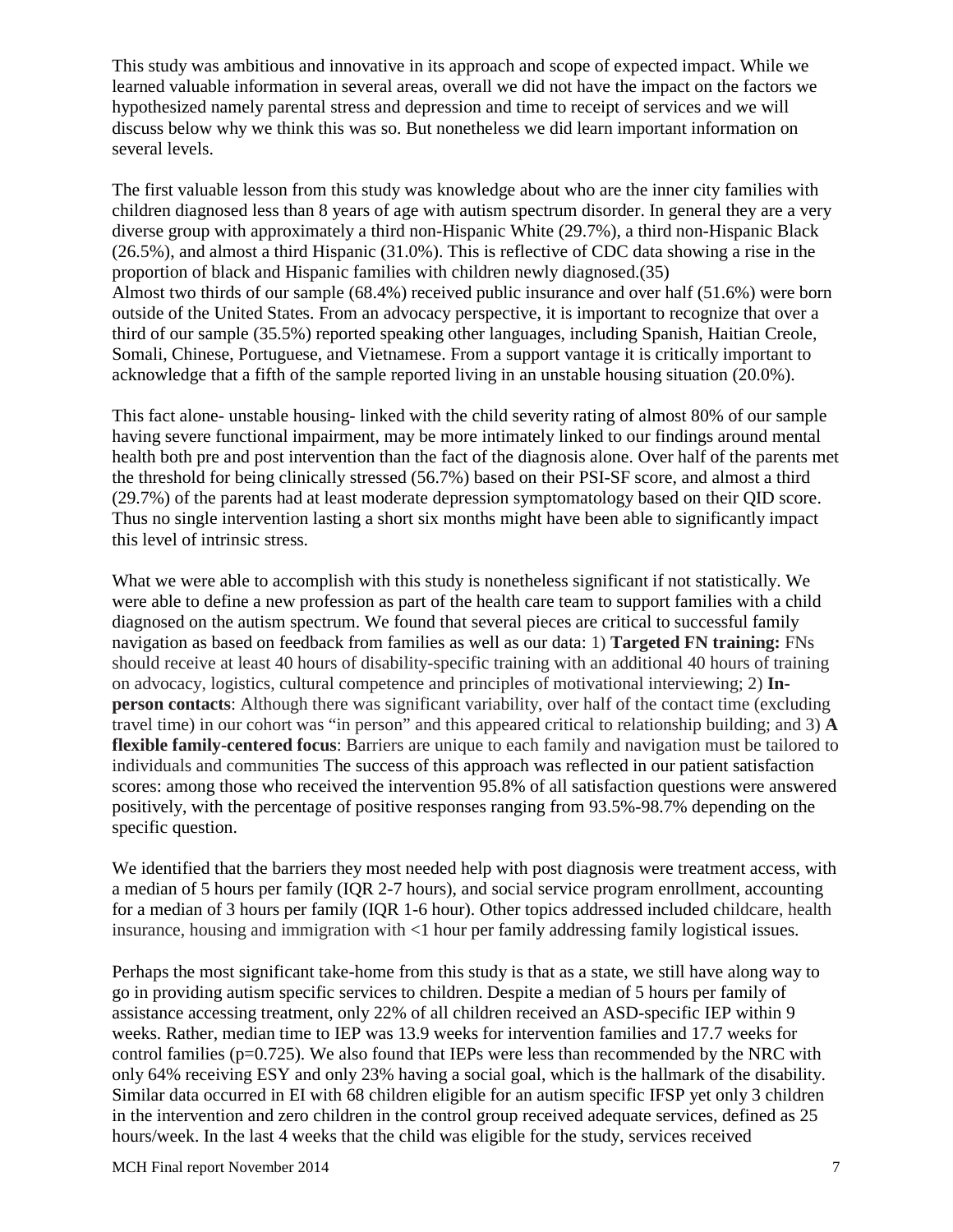averaged 10.5 hours/week ( $SD \pm 7.4$ , range 0.6 – 30.8) for children in the intervention group and 13.1 hours/week (SD $\pm$  5.5, range 1.6 – 22.9) for children in the control group (p=0.11). Thus across the board children were not receiving the treatment intensity recommended.

#### **B. Explanation of study limitations**

Our primary outcomes were determined a priori, and were specifically chosen to reflect a variety of clinical outcomes (time to receipt of an ASD-specific IEP or IFSP, adequacy of services etc.) and patient-centered outcomes (psychometric measures such as depression and stress). While intervention families expressed high satisfaction with the program, it is possible that the outcome measures do not capture the benefit of Family Navigation. Though it may not be captured in the numbers, we learned a significant amount from our families about what the first weeks after diagnosis entail by "walking the walk" with them through navigation. Having a child diagnosed with a lifelong disability such as autism spectrum disorder, the first six months may be more reflective of the typical stages of grief parents experience that is denial, anger, bargaining, depression, acceptance.[\(36\)](#page-10-7) Our 6 month intervention results may be reflective of parents at all of these stages thus no significant impact can be seen or expected with such a small cohort.

## **C. Comparison with findings of other studies**

We are not aware of other research studies that use Family Navigation in this population.

## **D. Possible application of findings to actual MCH health care delivery situations**

Given the unique needs of families in obtaining care for children with special health care needs like ASD, we identified the following three components as critical for a family navigation program: 1) **Targeted FN training:** FNs should receive at least 40 hours of disability-specific training 2) **Inperson contacts**: this appeared critical to relationship building; and 3) **A flexible family-centered focus**: Barriers are unique to each family and navigation must be tailored to individuals and communities.

# **E. Policy implications**

Massachusetts is doing a solid job of diagnosing children in a timely manner,[\(37\)](#page-10-8) but in particular challenged communities such as ours, we still have a long way to go in addressing both the quality of treatment and more importantly the mental health and support to families.

Our Governor, Deval Patrick, recently signed the Autism Omnibus Bill in August 2014 which makes as a requirement that MassHealth cover medically necessary treatments for children with ASD who are under 21 years old – including ABA therapies as well as dedicated and non-dedicated Augmentative and Alternative Communication devices. In addition it created an Autism Endorsement for special education teachers to enable them to voluntarily gain in-depth knowledge about the complexities of educating students with ASD. These two pieces of the bill should vastly improve the quality and quantity of treatment families receive.

#### **E. Suggestions for further research**

We are already in the midst of our next study. With the support of NIMH we have begun an RO1 study to take Family Navigation to two other sites- Yale and Children's Hospital of Philadelphia- and more importantly to tweak the model so that families are identified and supported at the time they fail an autism screen and followed for 100 days after the diagnostic evaluation to better address time to diagnosis and treatment as well as supporting families in the critical early days post diagnosis. We anxiously await the recruitment of the first patients for this study at all three sites.

# **VII. List of products**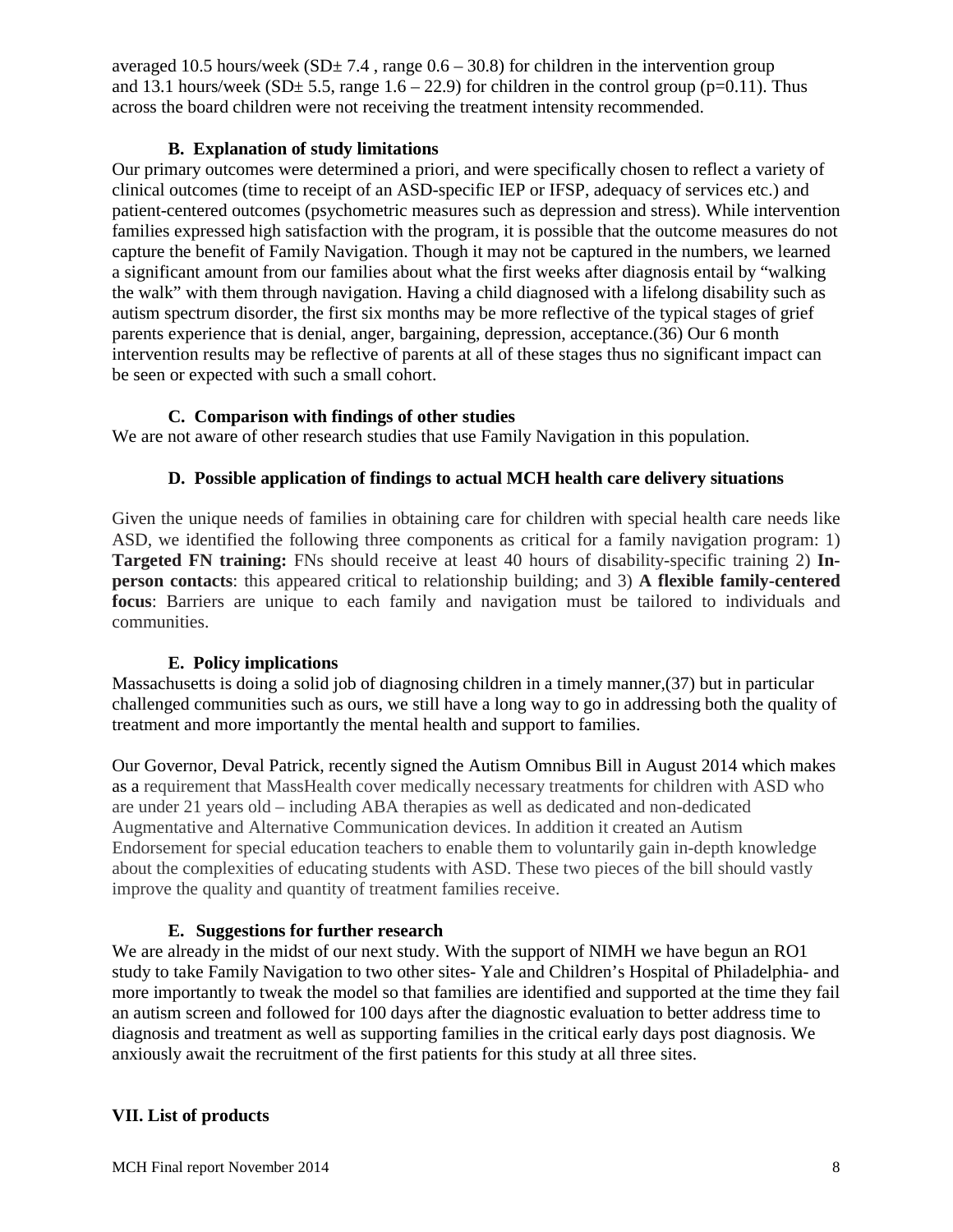#### **Conference Presentations**

Autism Consortium, Boston, MA

- 2012 Family Navigation: Overcoming Barriers to Care in Diverse Families Impacted by ASD
- 2013 The Family Navigator: Newest Team Member in the Care of the Child on the Autism Spectrum

Combating Autism Act Initiative (CAAI), Washington, DC

- $\bullet$  2012: Families from low income and diverse backgrounds & ASD: Clinician perspective.
- ♦ 2013: Family Navigation: Overcoming Barriers to Care in Diverse Families Impacted by ASD

#### **Manuscripts – published**

1) Where Do We Start? Using Family Navigation to Help Underserved Families **Authors:** Stephanie Blenner, Ivys Fernandez, Adriana Giron, Xena Grossman, Marilyn Augustyn **Publication:** *Zero to Three.* July 2014. Volume 34, No.6

#### **Manuscripts – submitted**

1) Making Family Navigation Work: Addressing disparities in care for the child with Autism Spectrum Disorder **Authors:** Xena Grossman, Stephanie Blenner, Emily Feinberg, Eleanor Cooper, Marilyn Augustyn **Submitted to: Journal of Developmental and Behavioral Pediatrics**

#### **Manuscripts – in progress (information is tentative)**

1) Stress and Depression in a low-income and diverse population of parents with a child newly diagnosed with Autism Spectrum Disorder **Authors:** TBD

2) Use of Family Navigation in low-income and diverse families with a child newly diagnosed with Autism Spectrum Disorder: The results of a randomized controlled trial. **Authors**: TBD

3) What does an Autism Spectrum Disorder diagnosis mean to me? Qualitative data from US and non-US born families of children newly diagnosed with an Autism Spectrum Disorder **Authors:** TBD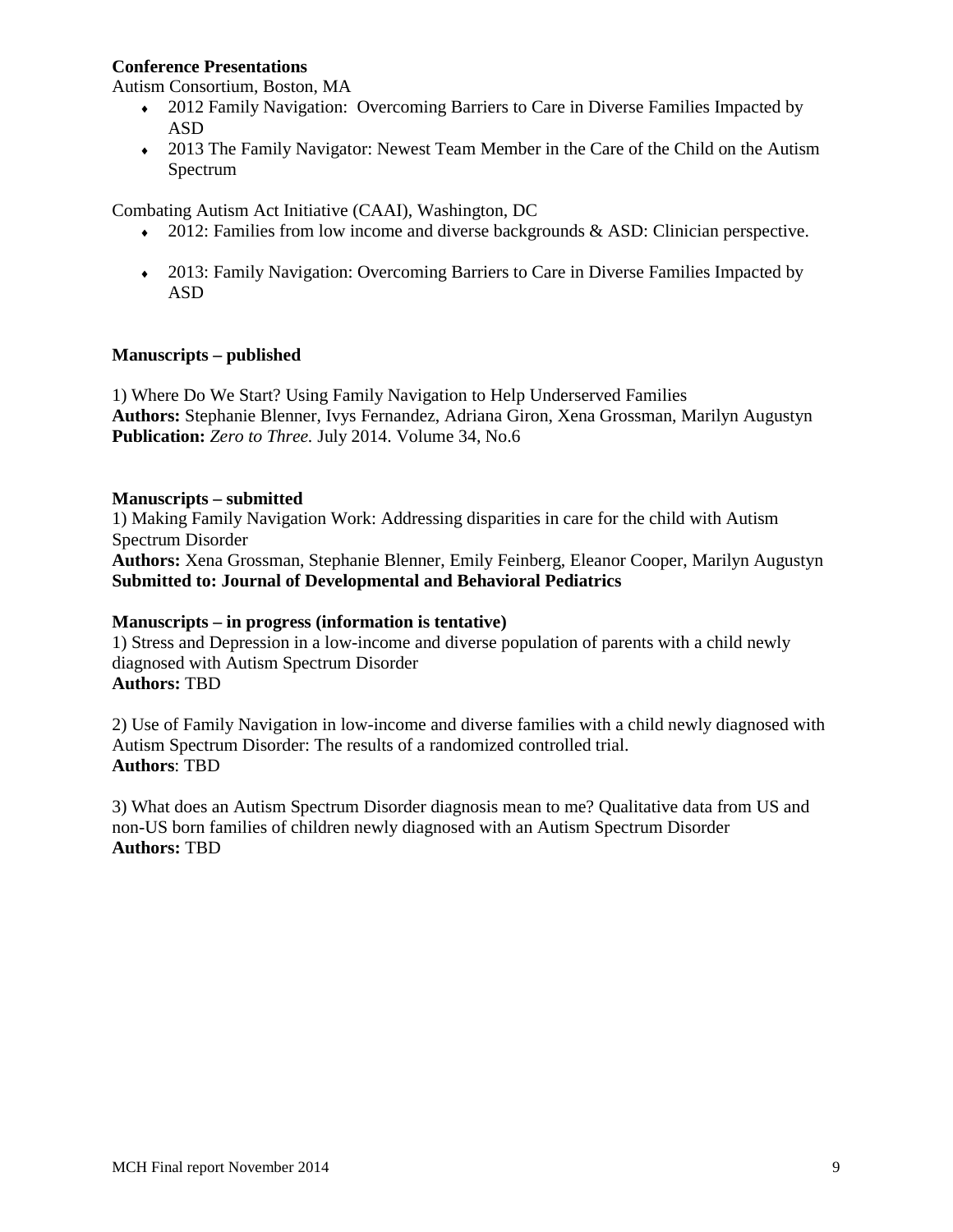#### **REFERENCES**

<span id="page-9-1"></span><span id="page-9-0"></span>1 American Psychiatric Association. Diagnostic and Statistical Manual of Mental Disorders DSM-IV. 4th ed; 1994. 2 Levy SE, Giarelli E, Lee LC, et al. Autism spectrum disorder and co-occurring developmental, psychiatric, and medical conditions among children in multiple populations of the United States. Journal of developmental and behavioral pediatrics : JDBP. 2010 May;**31**(4):267-75.

<span id="page-9-2"></span>3 National Research Council (U.S.). Committee on Educational Interventions for Children with Autism. Educating children with autism. Washington, DC: National Academy Press; 2001.

<span id="page-9-3"></span>4 Mandell DS, Wiggins LD, Carpenter LA, et al. Racial/ethnic disparities in the identification of children with autism spectrum disorders. American journal of public health. 2009 Mar;**99**(3):493-8.

5 Fountain C, King MD, Bearman PS. Age of diagnosis for autism: individual and community factors across 10 birth cohorts. Journal of epidemiology and community health. 2011 Jun;**65**(6):503-10.

6 Palmer RF, Walker T, Mandell D, Bayles B, Miller CS. Explaining low rates of autism among Hispanic schoolchildren in Texas. American journal of public health. 2010 Feb;**100**(2):270-2.

7 Thomas KC, Ellis AR, McLaurin C, Daniels J, Morrissey JP. Access to care for autism-related services. Journal of autism and developmental disorders. 2007 Nov;**37**(10):1902-12.

8 Harstad E, Huntington N, Bacic J, Barbaresi W. Disparity of care for children with parent-reported autism spectrum disorders. Academic pediatrics. 2013 Jul-Aug;**13**(4):334-9.

<span id="page-9-4"></span>9 Bouma R, Schweitzer R. The impact of chronic childhood illness on family stress: a comparison between autism and cystic fibrosis. Journal of clinical psychology. 1990 Nov;**46**(6):722-30.

10 Dumas JE, Wolf LC, Fisman SN, Culligan A. Parenting Stress, Child Behavior Problems, and Dysphoria in Parents of Children with Autism, Down Syndrome, Behavior Disorders, and Normal Development. Exceptionality: A Research Journal. 1991;**2**(2):97-110.

11 Gray DE. Ten Years On: A Longitudinal Study of Families of Children with Autism. Journal of Intellectual and Developmental Disability. 2002;**27**(3):215-22.

12 Schieve LA, Blumberg SJ, Rice C, Visser SN, Boyle C. The Relationship Between Autism and Parenting Stress. Pediatrics. 2007 February 2007;**119**(Supplement 1):S114-S21.

<span id="page-9-5"></span>13 Davis NO, Carter AS. Parenting stress in mothers and fathers of toddlers with autism spectrum disorders: associations with child characteristics. Journal of autism and developmental disorders. 2008 Aug;**38**(7):1278-91. 14 Tomanik S, Harris GE, Hawkings J. The relationship between behaviours exhibited by children with autism and maternal stress. Journal of Intellectual and Developmental Disability. 2004;**29**(1):16-26.

15 Hoffman CD, Sweeney DP, D. H, Lopez-Wagner MC, Looney L. Parenting stress and closeness: Mothers of typically developing children and mothers of children with Autism. Focus on Autism and Other Developmental Disabilities. 2009;**24**(3):178-87.

<span id="page-9-6"></span>16 Benson PR. The impact of child symptom severity on depressed mood among parents of children with ASD: The mediating role of stress proliferation. Journal of autism and developmental disorders. 2006 Jul;**36**(5):685-95.

<span id="page-9-7"></span>17 Bromley J, Hare DJ, Davison K, Emerson E. Mothers supporting children with autistic spectrum disorders - Social support, mental health status and satisfaction with services. Autism : the international journal of research and practice. 2004 Dec;**8**(4):409-23.

<span id="page-9-8"></span>18 Myers SM, Johnson CP. Management of Children with Autism Spectrum Disorders. Pediatrics. 2007;**120**(5):1162-82.

<span id="page-9-9"></span>19 Lin SC, Yu SM, Harwood RL. Autism spectrum disorders and developmental disabilities in children from immigrant families in the United States. Pediatrics. 2012 Nov;**130 Suppl 2**:S191-7.

<span id="page-9-10"></span>20 Liptak GS, Benzoni LB, Mruzek DW, et al. Disparities in diagnosis and access to health services for children with autism: data from the National Survey of Children's Health. Journal of developmental and behavioral pediatrics : JDBP. 2008 Jun;**29**(3):152-60.

<span id="page-9-11"></span>21 Gourdine RM, Baffour TD, Teasley M. Autism and the African American community. Social work in public health. 2011;**26**(4):454-70.

22 Williams ME, Atkins M, Soles T. Assessment of Autism in Community Settings: Discrepancies in Classification. Journal of autism and developmental disorders. 2009 Apr;**39**(4):660-9.

23 Welterlin A, LaRue RH. Serving the needs of immigrant families of children with autism. Disabil Soc. 2007;**22**(7):747-60.

24 Rodriguez MH-SA. Ethnic Health Assessment for Latinos in California. A reort prepared for the California Program on Access to Care. California: UC Berkeley School of Public Health; 2010.

<span id="page-9-12"></span>25 Freeman HP. A Model Patient Navigation Program. Oncology Issues. 2004:44-6.

<span id="page-9-13"></span>26 Ruble LA, McGrew J, Dalrymple N, Jung LA. Examining the quality of IEPs for young children with autism. Journal of autism and developmental disorders. 2010 Dec;**40**(12):1459-70.

<span id="page-9-14"></span>27 Abidin RR. Bibiliography for the *Parenting Stress Index*. [cited 2014 January]; Available from: [http://www4.parinc.com/WebUploads/samplerpts/PSI\\_Bibliography.pdf](http://www4.parinc.com/WebUploads/samplerpts/PSI_Bibliography.pdf)

<span id="page-9-15"></span>28 Abidin RR. *Parenting Stress Index, Third Edition*. Odessa, FL: Psychological Assessment Resources; 1995.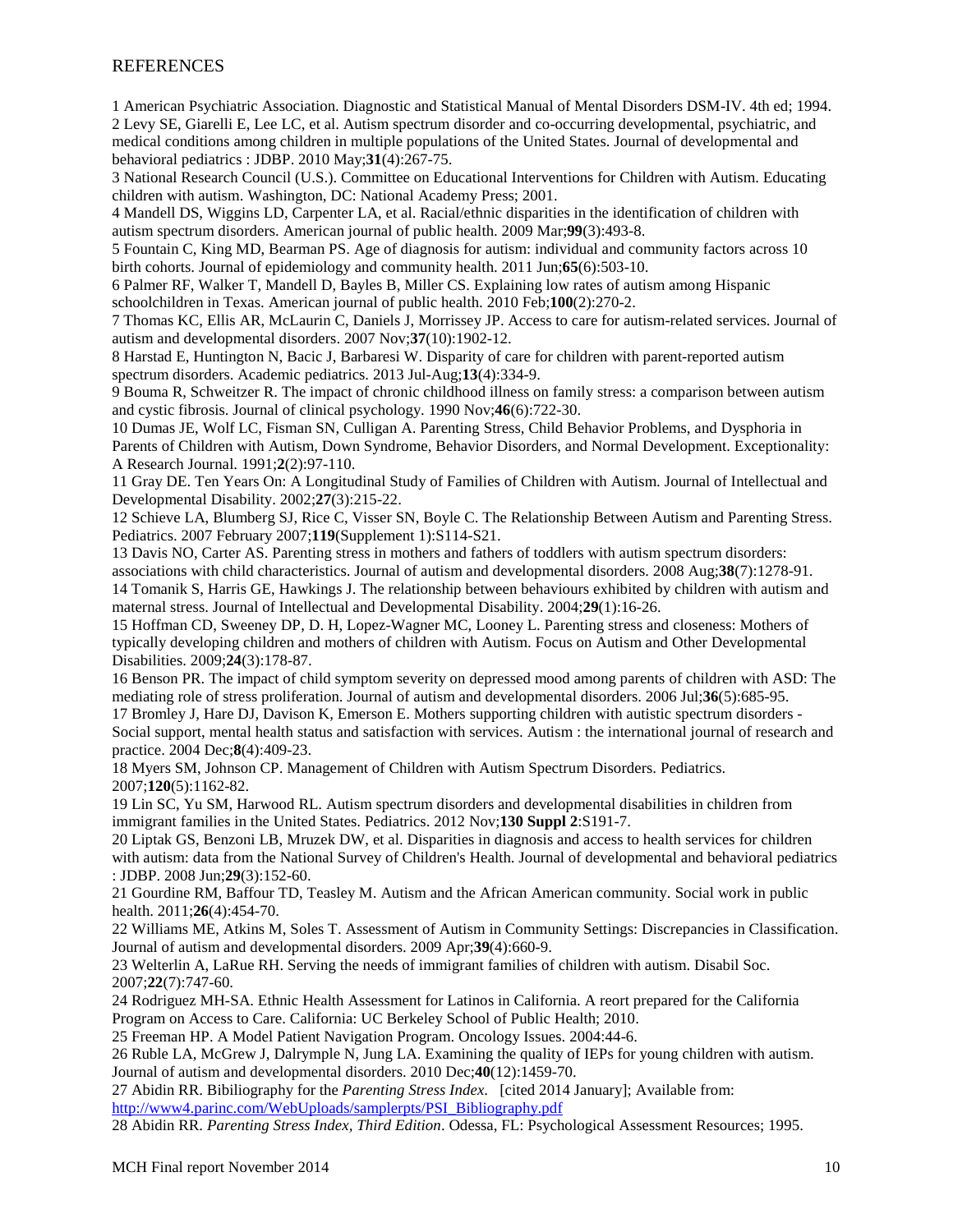<span id="page-10-0"></span>29 Rush AJ, Trivedi MH, Carmody TJ, et al. Self-reported depressive symptom measures: sensitivity to detecting change in a randomized, controlled trial of chronically depressed, nonpsychotic outpatients.

Neuropsychopharmacology : official publication of the American College of Neuropsychopharmacology. 2005 Feb;**30**(2):405-16.

<span id="page-10-1"></span>30 Rush AJ, Trivedi MH, Ibrahim HM, et al. The 16-Item Quick Inventory of Depressive Symptomatology (QIDS), clinician rating (QIDS-C), and self-report (QIDS-SR): a psychometric evaluation in patients with chronic major depression. Biological psychiatry. 2003 Sep 1;**54**(5):573-83.

<span id="page-10-2"></span>31 Inventory of Depressive Symptomatology (IDS) & Quick Inventory of Depressive Symptomatology (QIDS). [cited 2011 August]; Available from: [www.ids-qids.org](http://www.ids-qids.org/)

<span id="page-10-3"></span>32 Nguyen TD, Attkisson CC, Stegner BL. Assessment of patient satisfaction: development and refinement of a service evaluation questionnaire. Evaluation and program planning. 1983;**6**(3-4):299-313.

<span id="page-10-4"></span>33 Attkisson CC, Greenfield TK. The UCSF Client Satisfaction Scales: I. The Client Satisfaction Questionnaire-8. In: Maruish ME, editor. The use of psychological testing for treatment planning and outcomes assessment. 3rd ed. Mahwah, N.J.: Lawrence Erlbaum Associates; 2004. p. 799-811.

<span id="page-10-5"></span>34 Harrison P, Oakland T. Adaptive Behavior Assessment System II. San Antonio, TX: The Psychological Corporation; 2000.

<span id="page-10-6"></span>35 Developmental Disabilities Monitoring Network Surveillance Year Principal Investigators. Prevalence of autism spectrum disorder among children aged 8 years - autism and developmental disabilities monitoring network, 11 sites, United States, 2010. Morbidity and mortality weekly report Surveillance summaries. 2014 Mar 28;**63 Suppl 2**:1-21.

<span id="page-10-7"></span>36 Kübler-Ross E, Kessler D. On grief and grieving : finding the meaning of grief through the five stages of loss. New York: Scribner; 2005.

<span id="page-10-8"></span>37 The Massachusetts Autism Commision Report. 2013 [cited 2014 November]; Available from: [www.mass.gov/hhs/autismcommission](http://www.mass.gov/hhs/autismcommission)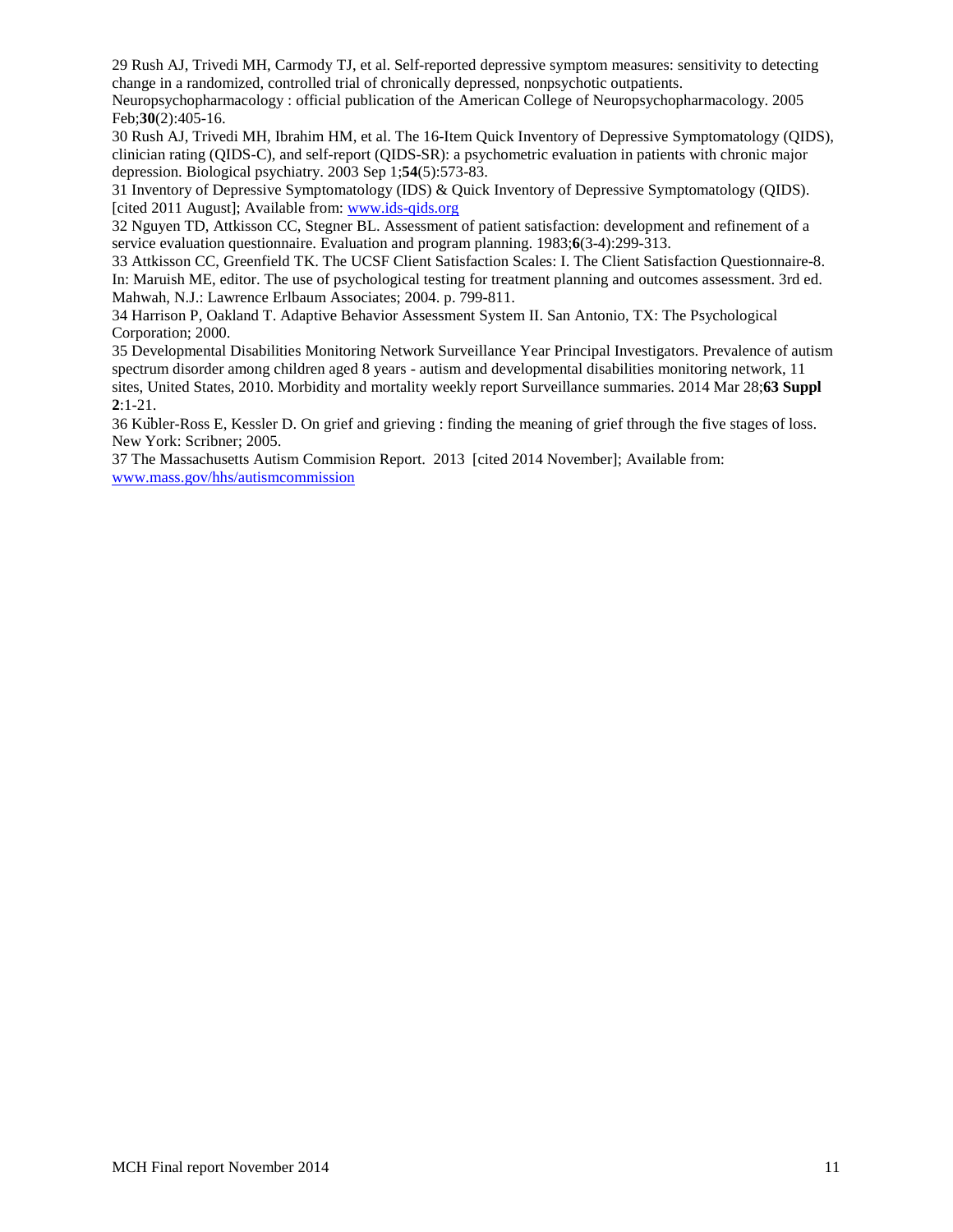# **Table 1: Client Satisfaction Questionnaire Scores Given By Navigated Patients to Family**

# **Navigation Program**

|                | Client Satisfaction Questionnaire Scores Given By Navigated Patients to Family Navigation<br>Program |                |        |        |       |  |  |  |
|----------------|------------------------------------------------------------------------------------------------------|----------------|--------|--------|-------|--|--|--|
|                |                                                                                                      | Low            |        |        | High  |  |  |  |
|                |                                                                                                      |                | Regard | Regard |       |  |  |  |
|                | <b>Question</b>                                                                                      | N              | $\%$   | N      | $\%$  |  |  |  |
| 1              | <b>Quality of Service</b>                                                                            |                | 1.3%   | 76     | 98.7% |  |  |  |
| 2              | <b>Receive Desired Services</b>                                                                      | 3              | 3.9%   | 74     | 96.1% |  |  |  |
| 3              | Met Needs                                                                                            | $\overline{4}$ | 5.2%   | 73     | 94.8% |  |  |  |
| $\overline{4}$ | <b>Would Recommend</b>                                                                               | 2              | 2.6%   | 75     | 97.4% |  |  |  |
| 5              | Satisfied With Help Amount                                                                           | $\overline{4}$ | 5.2%   | 73     | 94.8% |  |  |  |
| 6              | Services Help Deal With Problems Effectively                                                         | 5              | 6.5%   | 72     | 93.5% |  |  |  |
|                | <b>Overall Satisfaction</b>                                                                          | 5              | 6.5%   | 72     | 93.5% |  |  |  |
| 8              | Likelihood Would Comeback                                                                            | 2              | 2.6%   | 75     | 97.4% |  |  |  |
|                | <b>All Questions</b>                                                                                 |                | 4.2%   |        | 95.8% |  |  |  |
|                |                                                                                                      |                |        |        |       |  |  |  |

# **Note:**

1. Patients score the Family Navigation program on a scale of 1-4. Scores of 1 or 2 are counted as 'low regard.' Scores of 3 or 4 are counted as 'high regard.'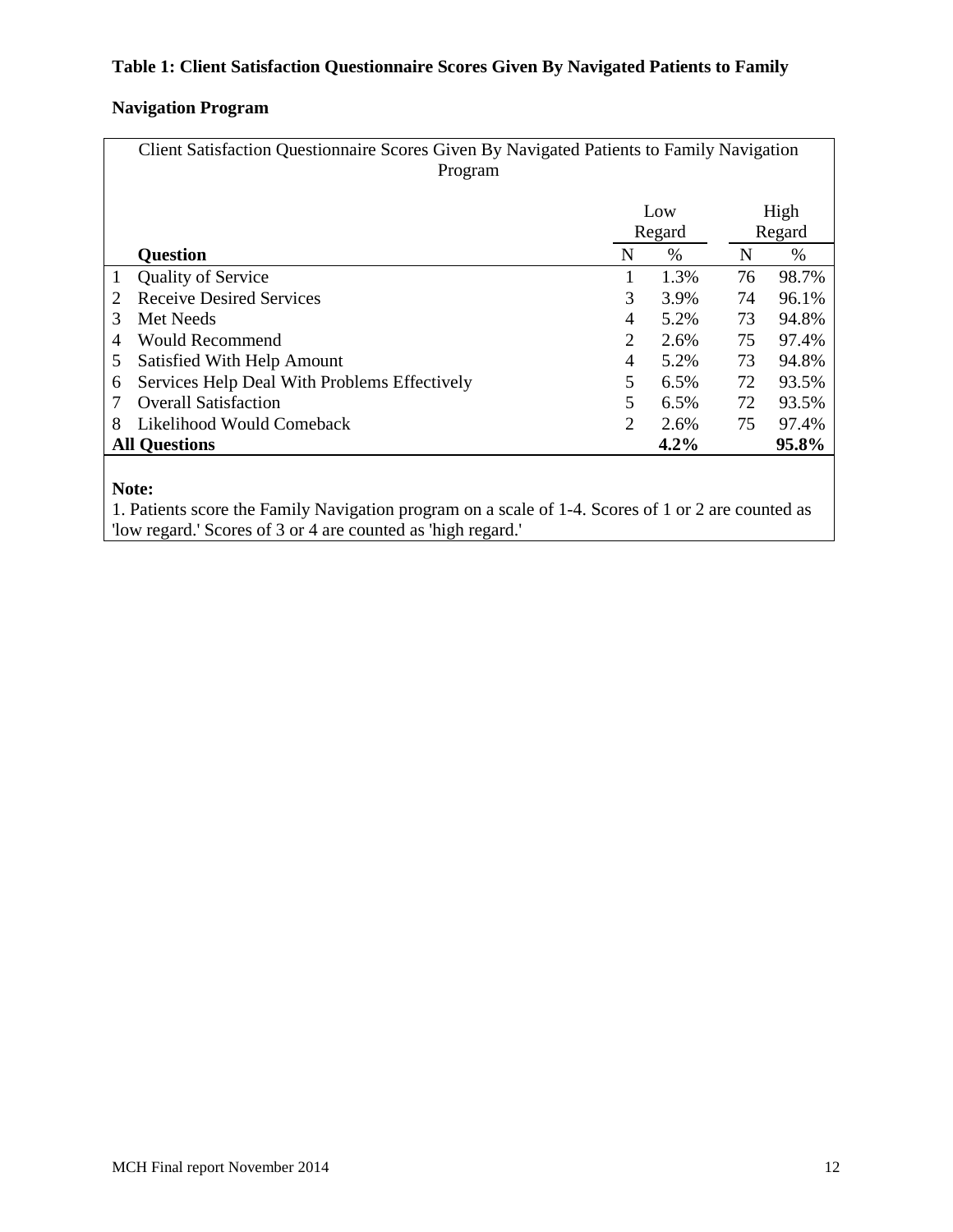# Table 2: Test of Randomization

|                                              | <b>Controls</b> | <b>Navigator</b><br>families |                |
|----------------------------------------------|-----------------|------------------------------|----------------|
|                                              | $(N = 77)$      | $(N = 78)$                   | <b>P-value</b> |
| Age, mean                                    | 33.00           | 35.00                        | 0.1651         |
| Female, %                                    | 77%             | 71%                          | 0.4623         |
| Race, %                                      |                 |                              |                |
| White                                        | 32%             | 27%                          | 0.4500         |
| Hispanic                                     | 29%             | 33%                          | 0.5215         |
| <b>Black</b>                                 | 31%             | 22%                          | 0.1859         |
| Asian                                        | 8%              | 18%                          | 0.0593         |
| Education, %                                 |                 |                              |                |
| Some high school                             | 19%             | 12%                          | 0.1717         |
| High school / GED                            | 18%             | 23%                          | 0.4516         |
| Some college                                 | 29%             | 29%                          | 0.9001         |
| College                                      | 34%             | 36%                          | 0.7807         |
| US born, %                                   | 48%             | 49%                          | 0.9339         |
| Language most commonly spoken in the home, % |                 |                              |                |
| English                                      | 65%             | 64%                          | 0.9138         |
| Spanish                                      | 19%             | 14%                          | 0.3703         |
| Chinese                                      | 3%              | 3%                           | 1.0000         |
| <b>Hatian Creole</b>                         | 6%              | 4%                           | 0.4947         |
| Vietnamese                                   | 0%              | 1%                           | 1.0000         |
| Marital status, %                            |                 |                              |                |
| Married                                      | 49%             | 54%                          | 0.5755         |
| Divorced                                     | 5%              | 8%                           | 0.7456         |
| Single                                       | 34%             | 29%                          | 0.5667         |
| Work outside the home, %                     | 45%             | 47%                          | 0.8047         |
| Insurance, %                                 |                 |                              |                |
| N/A                                          | 1%              | 3%                           | 1.0000         |
| Private insurance                            | 29%             | 33%                          | 0.5215         |
| Public insurance                             | 70%             | 64%                          | 0.4246         |
| Recently experienced, %                      |                 |                              |                |
| <b>Ilness</b>                                | 13%             | 13%                          | 0.9753         |
| Death                                        | 10%             | 18%                          | 0.1776         |
| <b>Divorce</b>                               | 6%              | 4%                           | 0.4947         |
| Thrown out                                   | 8%              | 5%                           | 0.5337         |
| Unstable housing                             | 22%             | 18%                          | 0.5205         |

**Family characteristics**

#### **Notes:**

1. P-values have been assessed using t-tests for continuous variables and chi-squared tests for categorical variables.

2. Due to incomplete data, female share of Navigator families was calculated among 77 families.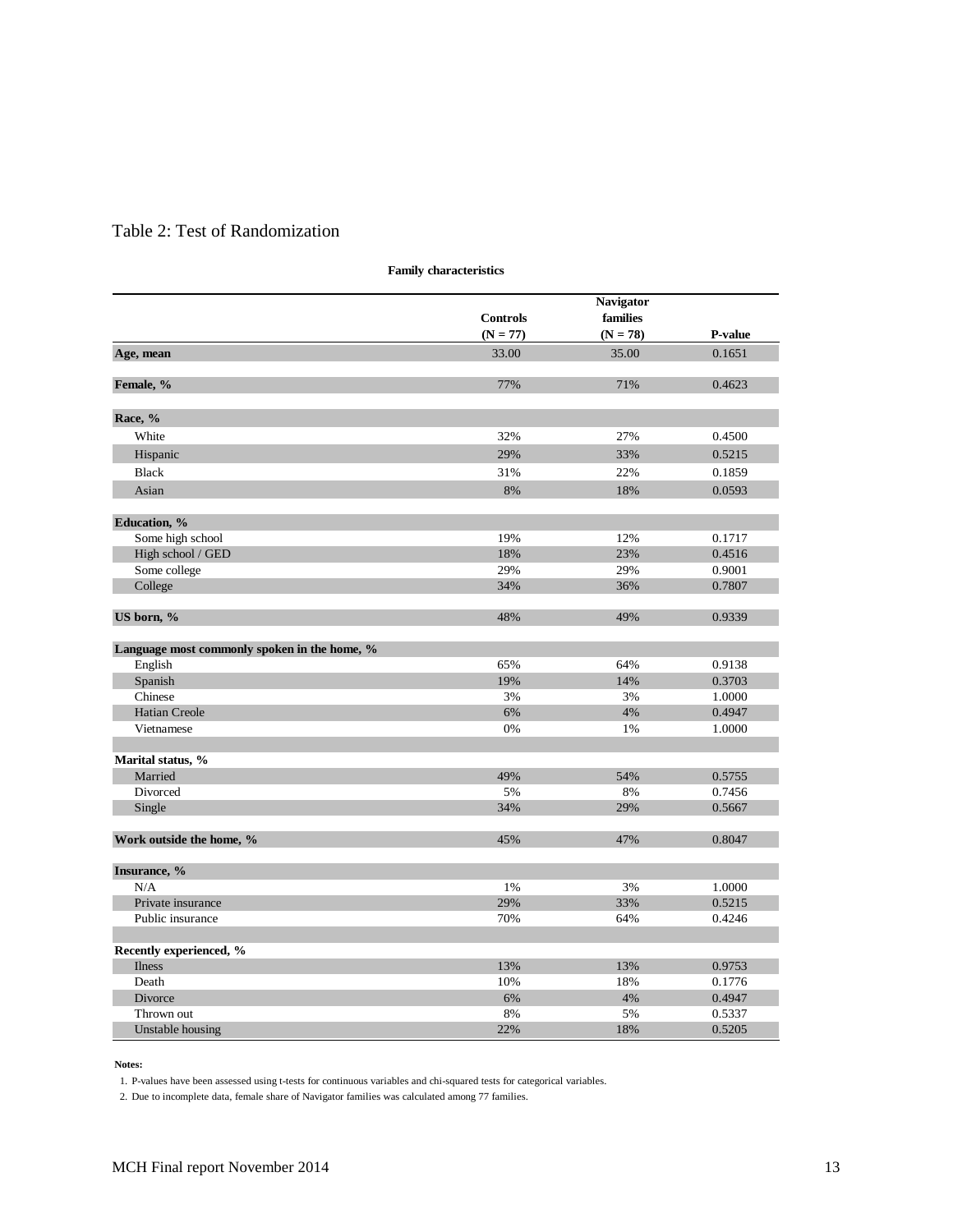## Table 3: Improvement from baseline to exit: difference in differences

| <b>Under 33 Months</b><br>Overall<br>Difference in<br>Difference in<br><b>Difference</b><br>P-value<br><b>Difference</b><br>P-value<br><b>Condition</b><br><b>Parenting stress</b><br>4.74<br>0.0668<br>5.50<br>0.1092<br>Total PSI score, mean<br>Clinically significant parental stress, % <sup>3</sup><br>0.08<br>0.12<br>0.3657<br>0.3083<br><b>Perceived stress</b> |                   | Table 3g<br>Assessment of psychological conditions<br>Difference in difference summary table |                   |                                      |                   |                                 |                   |                                          |  |  |  |
|--------------------------------------------------------------------------------------------------------------------------------------------------------------------------------------------------------------------------------------------------------------------------------------------------------------------------------------------------------------------------|-------------------|----------------------------------------------------------------------------------------------|-------------------|--------------------------------------|-------------------|---------------------------------|-------------------|------------------------------------------|--|--|--|
|                                                                                                                                                                                                                                                                                                                                                                          | Difference in     | At Least 33 Months                                                                           |                   | <b>Foreign Born</b><br>Difference in |                   | <b>US Born</b><br>Difference in |                   | <b>Unstable Housing</b><br>Difference in |  |  |  |
|                                                                                                                                                                                                                                                                                                                                                                          | <b>Difference</b> | P-value                                                                                      | <b>Difference</b> | P-value                              | <b>Difference</b> | P-value                         | <b>Difference</b> | P-value                                  |  |  |  |
|                                                                                                                                                                                                                                                                                                                                                                          |                   |                                                                                              |                   |                                      |                   |                                 |                   |                                          |  |  |  |
|                                                                                                                                                                                                                                                                                                                                                                          | 3.47              | 0.3703                                                                                       | 6.10              | 0.1114                               | 3.31              | 0.3471                          | 0.65              | 0.9175                                   |  |  |  |
|                                                                                                                                                                                                                                                                                                                                                                          | 0.02              | 0.8938                                                                                       | 0.18              | 0.1670                               | $-0.02$           | 0.8425                          | $-0.10$           | 0.4832                                   |  |  |  |
|                                                                                                                                                                                                                                                                                                                                                                          |                   |                                                                                              |                   |                                      |                   |                                 |                   |                                          |  |  |  |
| 0.08<br>0.04<br>0.6470<br>0.5531<br>PSS total score, mean                                                                                                                                                                                                                                                                                                                | 0.00              | 0.9837                                                                                       | 0.13              | 0.3596                               | $-0.05$           | 0.6079                          | 0.07              | 0.7024                                   |  |  |  |
| <b>Depressive symptoms</b>                                                                                                                                                                                                                                                                                                                                               |                   |                                                                                              |                   |                                      |                   |                                 |                   |                                          |  |  |  |
| 0.16<br>0.8179<br>0.76<br>0.4598<br>Total OIDS score, mean                                                                                                                                                                                                                                                                                                               | $-0.32$           | 0.7242                                                                                       | $-1.10$           | 0.2833                               | 1.48              | 0.0937                          | $-0.96$           | 0.5825                                   |  |  |  |
| Severity of depressive symptoms, %                                                                                                                                                                                                                                                                                                                                       |                   |                                                                                              |                   |                                      |                   |                                 |                   |                                          |  |  |  |
| $-0.04$<br>0.6043<br>0.8137<br>None<br>$-0.03$                                                                                                                                                                                                                                                                                                                           | $-0.07$           | 0.5075                                                                                       | $-0.08$           | 0.4690                               | 0.00              | 0.9770                          | $-0.16$           | 0.3941                                   |  |  |  |
| Mild<br>0.8815<br>$-0.02$<br>0.8845<br>0.01                                                                                                                                                                                                                                                                                                                              | 0.05              | 0.7276                                                                                       | 0.15              | 0.2259                               | $-0.13$           | 0.3636                          | 0.13              | 0.5770                                   |  |  |  |
| Moderate<br>0.10<br>0.1790<br>0.10<br>0.3430                                                                                                                                                                                                                                                                                                                             | 0.14              | 0.2286                                                                                       | 0.08              | 0.4848                               | 0.13              | 0.2293                          | 0.38              | 0.0963                                   |  |  |  |
| $-0.06$<br>$-0.05$<br>Severe<br>0.1722<br>0.3455                                                                                                                                                                                                                                                                                                                         | $-0.08$           | 0.2743                                                                                       | $-0.15$           | $0.0343$ *                           | 0.03              | 0.6464                          | $-0.34$           | $0.0413$ *                               |  |  |  |
| 0.3204<br>0.00<br>Very Severe<br>$-0.01$<br>1.0000                                                                                                                                                                                                                                                                                                                       | $-0.03$           | 0.3240                                                                                       | 0.00              | 1.0000                               | $-0.03$           | 0.3238                          | 0.00              | 1.0000                                   |  |  |  |
| Social support measures, mean                                                                                                                                                                                                                                                                                                                                            |                   |                                                                                              |                   |                                      |                   |                                 |                   |                                          |  |  |  |
| 0.0623<br>0.1021<br>Number of close friends, mean<br>1.40<br>1.63                                                                                                                                                                                                                                                                                                        |                   |                                                                                              |                   |                                      |                   |                                 |                   |                                          |  |  |  |
| Total MOS-SS score, mean<br>$-0.02$<br>0.8681<br>$-0.06$<br>0.7016                                                                                                                                                                                                                                                                                                       | 1.25              | 0.2844                                                                                       | 1.31              | 0.1643                               | 1.50              | 0.2105                          | $-1.01$           | 0.5241                                   |  |  |  |

 $^{\circ}$  p-v

Note:<br>1. Analysis was limited to those families with available data at baseline and at study completion, by condition.<br>2. P-values were assess using t-tests for continuous variables and chi-squared tests for categorical va

## Table 4: **Analysis of stress, depression, and housing status outcomes for parents at study exit**

#### Analysis of stress, depression, and housing status outcomes for parents at study exit

| Clinically significant parental stress |  |                                                                                                                                    | Clinically significant depressive symptoms |                 |                                                    | <b>Unstable housing</b>           |             |  |  |  |  |  |
|----------------------------------------|--|------------------------------------------------------------------------------------------------------------------------------------|--------------------------------------------|-----------------|----------------------------------------------------|-----------------------------------|-------------|--|--|--|--|--|
| Odds Ratio (95% $\text{Ch}^{\lambda3}$ |  | P-value                                                                                                                            | Odds Ratio (95% CD <sup>23</sup>           |                 | P-value                                            | Odds Ratio (95% CI) <sup>23</sup> | P-value     |  |  |  |  |  |
|                                        |  |                                                                                                                                    |                                            |                 |                                                    |                                   |             |  |  |  |  |  |
| 0.57                                   |  | 0.21                                                                                                                               | 2.68                                       | $(0.90 - 8.01)$ | 0.08                                               | $(0.54 - 4.84)$<br>1.62           | 0.39        |  |  |  |  |  |
| 0.52                                   |  | 0.11                                                                                                                               | 0.15                                       | $(0.04 - 0.53)$ | $< 0.01$ **                                        | $(0.74 - 7.42)$<br>2.34           | 0.15        |  |  |  |  |  |
|                                        |  |                                                                                                                                    |                                            |                 |                                                    |                                   |             |  |  |  |  |  |
| 4.95                                   |  | $< 0.01$ **                                                                                                                        |                                            |                 | $\sim$                                             |                                   | ÷           |  |  |  |  |  |
|                                        |  | $\sim$                                                                                                                             |                                            |                 | $<0.01$ **                                         |                                   | $\sim$      |  |  |  |  |  |
|                                        |  |                                                                                                                                    |                                            |                 | $\overline{\phantom{a}}$                           | $(2.93 - 24.58)$<br>8.48          | $< 0.01$ ** |  |  |  |  |  |
|                                        |  |                                                                                                                                    |                                            |                 |                                                    |                                   |             |  |  |  |  |  |
| 0 98                                   |  | 049                                                                                                                                | 1.08                                       | $(1.00 - 1.16)$ | $0.04 -$                                           | $(0.88 - 1.05)$<br>0 9 6          | 0.40        |  |  |  |  |  |
| 0.63                                   |  | 0.33                                                                                                                               | 157                                        | $(0.38 - 6.48)$ | 0.54                                               | $(0.05 - 1.42)$<br>0.25           | 0.12        |  |  |  |  |  |
| 0.47                                   |  | 0.07                                                                                                                               | 0.19                                       | $(0.06 - 0.60)$ | $&0.01$ **                                         | $(0.14 - 1.19)$<br>0.41           | 0.10        |  |  |  |  |  |
| 1.03                                   |  | 0.93                                                                                                                               |                                            |                 | 0.27                                               | $(0.22 - 1.83)$<br>0.63           | 0.40        |  |  |  |  |  |
|                                        |  | $(0.24 - 1.36)$<br>$(0.24 - 1.16)$<br>$(2.34 - 10.47)$<br>$(0.94 - 1.03)$<br>$(0.25 - 1.58)$<br>$(0.21 - 1.06)$<br>$(0.49 - 2.16)$ |                                            |                 | $23.04$ $(7.18 - 73.89)$<br>$0.56$ $(0.19 - 1.60)$ |                                   |             |  |  |  |  |  |

\* P-value < 0.05, \*\* P-value < 0.01

Note:

 $1.$  Covariates in the logistic regression models were selected using manual backward selection methods.

2. Odds ratios were derived from logistic regressions with parent outcomes measured at the study exit.

3. Confidence intervals for odds ratios were derived using Wald 95% confidence intervals.

4. Access to a patient navigator was included as a dummy variable in the logistic regression model.